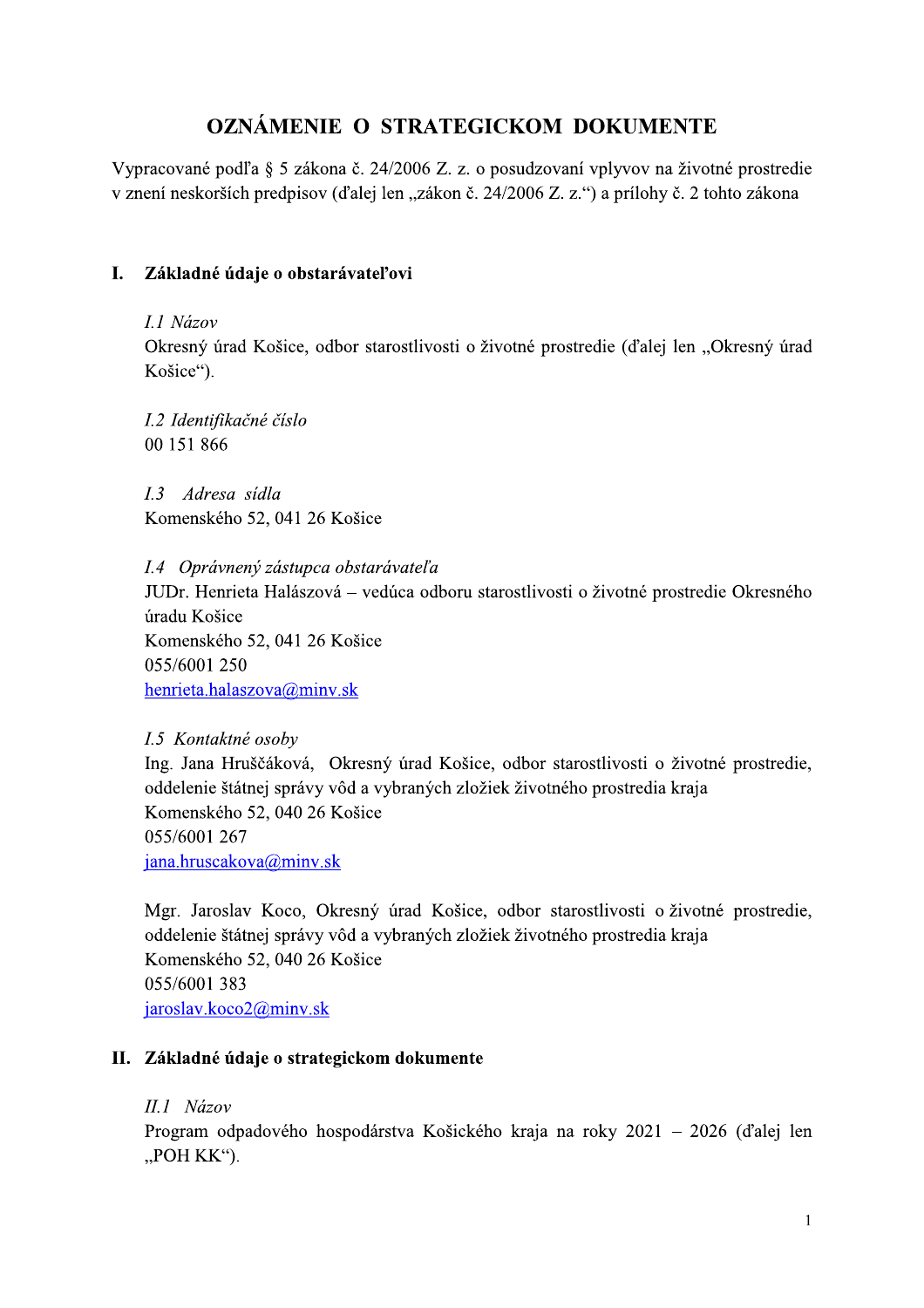## II.2 Charakter (predmet posudzovania)

Strategický dokument pre oblasť odpadového hospodárstva Košického kraja podľa § 3 písm. c) a § 4 ods. 1 zákona č. 24/2006 Z. z., ktorý určuje smerovanie v tejto oblasti do roku 2026.

### II.3 Hlavné ciele

Hlavným cieľom POH KK je vypracovanie cieľov a opatrení pre odpady vznikajúce v Košickom kraji v súlade s hierarchiou odpadového hospodárstva:

- 1. Predchádzanie vzniku odpadu
- 2. Príprava na opätovné použitie
- 3. Recyklácia
- 4. Iné zhodnocovanie, napríklad energetické zhodnocovanie,
- 5. Zneškodňovanie.

## II.4 Obsah (osnova)

- 1. Základné údaje POH KK
- 2. Charakteristika aktuálneho stavu odpadového hospodárstva
- 3. Vyhodnotenie POH KK na roky 2016 2020
- 4. Záväzná časť programu:
	- zneškodnenie polychlórovaných bifenylov a kontaminovaných zariadení
	- kvalitatívne a kvantitatívne ukazovatele a ciele vzťahujúce sa na množstvo vzniknutého odpadu a jeho spracovanie a na komunálny odpad, ktorý bude zneškodnený alebo energetický zhodnotený.
- 5. Smerná časť programu:

Posúdenie potreby vybudovania nových zariadení na zhodnocovanie odpadov, zneškodňovanie odpadov, dekontamináciu kontaminovaných zariadení alebo zariadení na iné nakladanie s odpadom a potreby investícií nevyhnutných na splnenie uvedených potrieb.

#### II.5 Uvažované variantné riešenia

Výsledný dokument POH KK nebude obsahovať variantné riešenia vzhľadom na charakter tohto strategického dokumentu a je teda spracovaný iba v jednom variante.

#### II.6 Vecný a časový harmonogram prípravy a schvaľovania

1. Vypracovanie oznámenia o strategickom dokumente podľa prílohy č. 2 zákona č. 24/2006 Z. z.; február – marec 2022

2. Vypracovanie strategického dokumentu – POH KK; máj – jún 2022

3. Vypracovanie rozsahu hodnotenia strategického dokumentu; september – november 2022

4. Zapracovanie pripomienok verejnosti k rozsahu hodnotenia do strategického dokumentu; december 2022

5. Vypracovanie a predloženie správy o hodnotení a zverejnenie správy o hodnotení strategického dokumentu; február 2022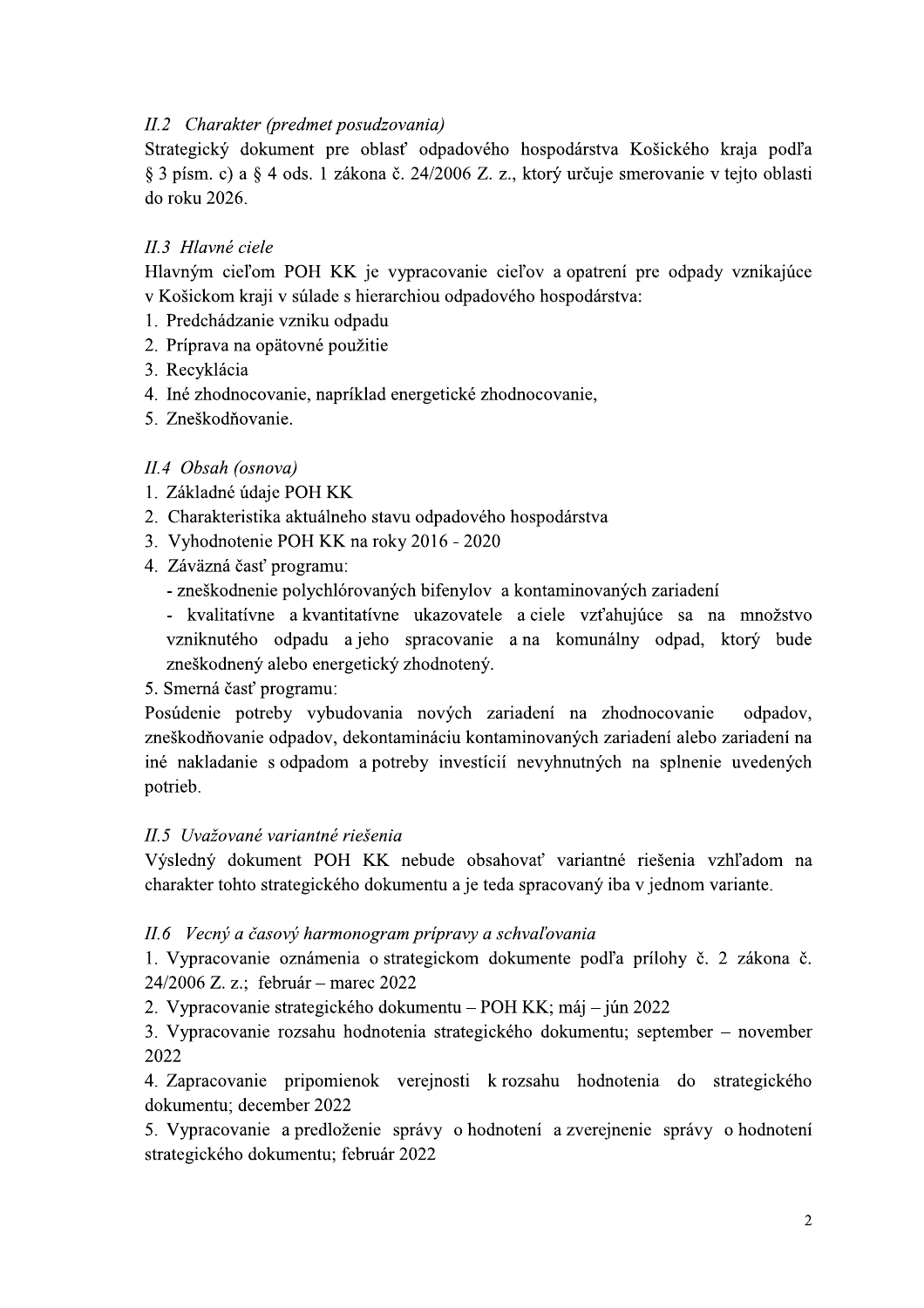6. Verejné prerokovanie správy o hodnotení strategického dokumentu a pripomienky k strategickému dokumentu, marec – apríl 2022

- 7. Vypracovanie odborného posudku; apríl máj 2022
- 8. Vypracovanie záverečného stanoviska jún júl 2022

### II.7 Vzťah k iným strategickým dokumentom

POH SR svojim obsahom nadväzuje na predchádzajúci POH Košického kraja 2016 – 2020.

Súvisiace strategické dokumenty:

- Stratégia obmedzovania ukladania biologicky rozložiteľných odpadov na skládky odpadov
- Program predchádzania vzniku odpadu Slovenskej republiky na roky 2019 2025
- Národný realizačný plán Štokholmského dohovoru o perzistentných organických látkach (POPs)
- Stratégia environmentálnej politiky SR do roku 2030
- Strategické dokumenty pre finančnú podporu aktivít v oblasti životného prostredia zo zdrojov  $E\acute{U}$  – aktuálne pripravované na obdobie rokov 2021 -2027
- Integrovaný národný energetický a klimatický plán na roky 2021 2030
- Nízkouhlíková stratégia rozvoja Slovenskej republiky do roku 2030 s výhľadom do roku 2050 – aktuálne v štádiu schvaľovania
- Stratégia hospodárskej politiky Slovenskej republiky do roku 2030
- 1. akčný plán pre realizáciu opatrení vyplývajúcich zo Stratégie hospodárskej politiky Slovenskej republiky do roku 2030
- Národné priority implementácie Agendy 2030

#### II.8 Orgán kompetentný na jeho prijatie

Okresný úrad Košice, Komenského 52, 040 26 Košice

#### II.9 Druh schvaľovacieho dokumentu

Vyhláška Okresného úradu Košice

#### III. Základné údaje o predpokladaných vplyvoch strategického dokumentu na životné prostredie vrátane zdravia

#### III.1 Požiadavky na vstupy

Zákon č. 79/2015 Z. z. o odpadoch a o zmene a doplnení niektorých zákonov v znení neskorších predpisov v § 9 ods. 4 určuje okresnému úradu v sídle kraja povinnosť vypracovať program odpadového hospodárstva kraja.

Hlavné vstupy:

- POH SR na roky  $2021 2025$
- POH KK do roku 2020 a jeho vyhodnotenie
- Charakteristika súčasného stavu odpadového hospodárstva Košického kraja

#### III.2 Výstupy

Strategický dokument, ktorý určí záväzné ciele pre celú oblasť odpadového hospodárstva Košického kraja a zároveň opatrenia nevyhnutné pre dosiahnutie týchto cieľov.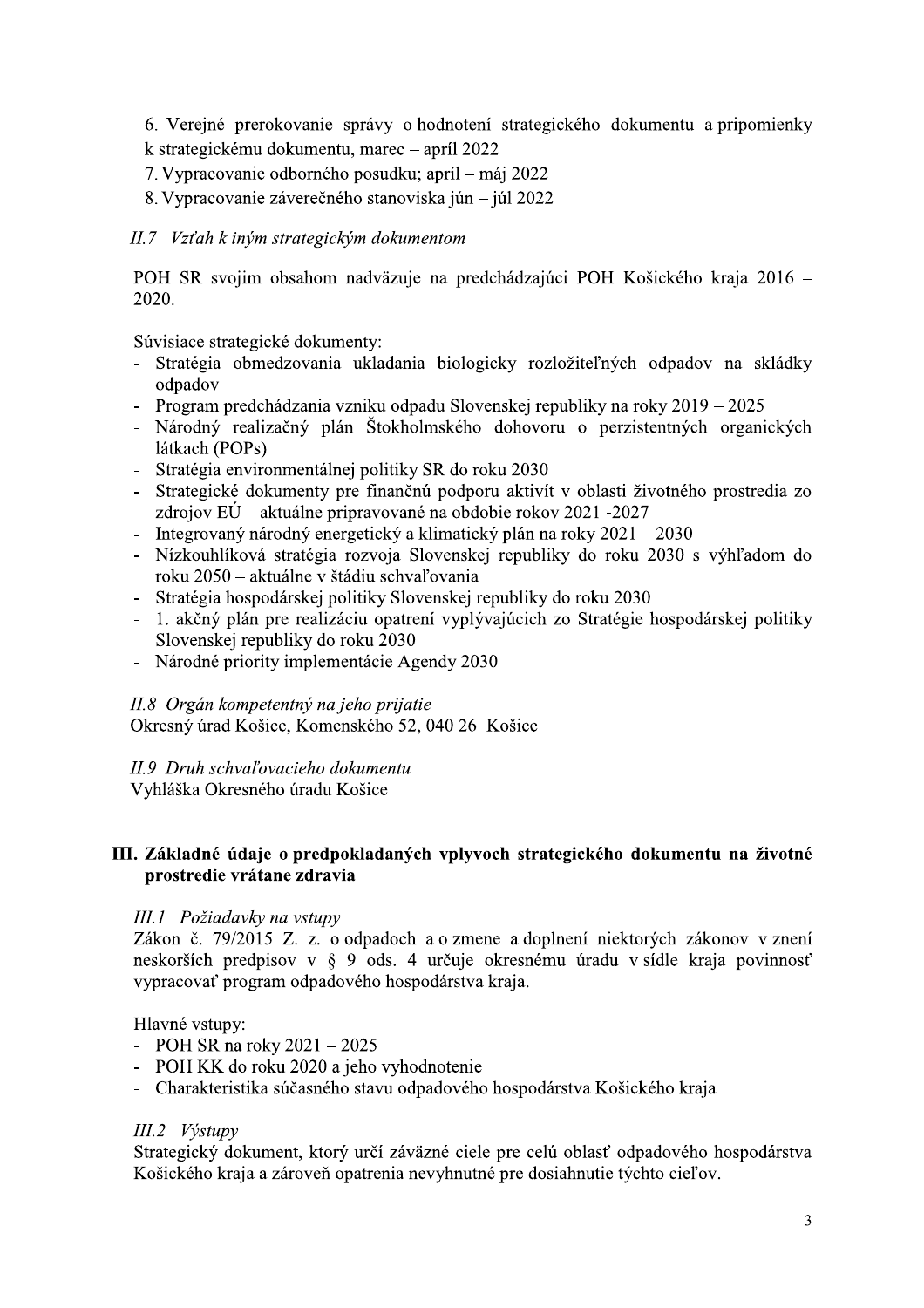III.3 Údaje o priamych a nepriamych vplyvov na životné prostredie<br>Dosahovaním cieľov vytýčených v záväznej časti POH KK by malo dochádzať III.3 Údaje o priamych a nepriamych vplyvov na životné prostredie<br>Dosahovaním cieľov vytýčených v záväznej časti POH KK b<br>k zlepšovaniu stavu jednotlivých zložiek životného prostredia.<br>Neočakávajú sa negatívne vplyvy na ži III.3 Údaje o priamych a nepriamych vplyvov na životné prostredie<br>Dosahovaním cieľov vytýčených v záväznej časti POH KK by malo dochádzať<br>k zlepšovaniu stavu jednotlivých zložick životného prostredia.<br>Neočakávajú sa negatí III.3 Údaje o priamych a nepriamych vplyvov na životné prostredie<br>Dosahovaním cieľov vytýčených v záväznej časti POH KK by malo doch<br>k zlepšovaniu stavu jednotlivých zložiek životného prostredia.<br>Neočakávajú sa negatívne v III.3 Údaje o priamych a nepriamych vplyvov na životné prostrec<br>Dosahovanim cieľov vytýčených v záväznej časti POH K<br>k zlepšovaniu stavu jednotlivých zložiek životného prostredia.<br>Neočakávajú sa negatívne vplyvy na životné

Priame pozitívne vplyvy na ovzdušie budú dôsledkom:

- 
- 
- 
- 
- III.3 Údaje o priamych a nepriamych vplyvov na životné<br>
Dosahovaním cieľov vytýčených v záväznej časti 1<br>
k zlepšovaniu stavu jednotlivých zložiek životného prostr<br>
Neočakávajú sa negatívne vplyvy na životné prostredie.<br>
P *III.3 Údaje o priamych a nepriamych vplyvov na životné prostredie*<br>
Dosahovaním cieľov vytýčených vzáväznej časti POH KK by malo dochádzať<br>
klepšovaniu stavu jednotlivých zložick životného prostredie.<br>
Priame pozitívne vp *HI.3* Udaje o priamych a nepriamych vplyvov na životné prostredie<br>
Dosahovaním cieľov vytýčených v záväznej časti POH KK by malo dochádzať<br>
k zlepšovaniu stavu jednotlivých zložite životného prostredia.<br>
Neočakávajú sa ne k zlepšovaniu stavu jednotlivých zložiek životného prostredia.<br>
Neočakávajú sa negatívne vplyvy na životné prostredie.<br>
Priame pozitívne vplyvy na ovzdušie budú dôsledkom:<br>
- Znižovania množstva biologicky rozložiteľných o ivotného prostredia.<br>
né prostredie.<br>
dôsledkom:<br>
žiteľných odpadov ukladaných na skládky (zníži<br>
ch obťažujúci obyvateľov)<br>
ných na skládky odpadov (zníži sa prašnosť aj<br>
skládkach odpadov)<br>
covanie a recykláciu odpadov<br> Neočakávajú sa negatívne vplyvy na životné prostredie.<br>
Priame pozitívne vplyvy na ovzdušie budú dôsledkom:<br>
Znižovania množstva biologicky rozložiteľných odpadov ukladaných r<br>
sa množstvo skládkových plynov, zápach obťažu ne vplyvy na životné prostredie.<br>
7 na ovzdušie budú dôsledkom:<br>
1 biologicky rozložiteľných odpadov ukladaných na skládky (zníž<br>
vých plynov, zápach obťažujúci obyvateľov)<br>
1 a odpadov ukladaných na skládky odpadov)<br>
7 m Priame pozitívne vplyvy na ovzdušie budú dôsledkom:<br>
– Znižovania množstva biologicky rozložiteľných odpadov ukladaných na skládky (zníži sa množstvo skládkových plynov, zápach obtažujúci obyvateľov)<br>
– Znižovanie množstva zariadeniach na Znižovania množstva biologicky rozložiteľných odpadov ukladaných na skládky (zníži sa množstvo skládkových plynov, zápach obťažujúci obyvateľov)<br>Znižovanie množstva odpadov ukladaných na skládky odpadov (zníži sa prašnosť sa množstvo skládkových plynov, zápach obťažujúci obyvateľov)<br>
– Znižovanie množstva odpadov ukladaných na skládky odpadov (zníži sa prašnosť<br>
rzizko požiarov ku ktorým dochádza na skládkach odpadov)<br>
– Budovanie nových za riziko požiarov ku ktorým dochádza na skládkach odpadov)<br>
– Budovanie nových zariadení na zhodnocovanie a recykláciu odpadov<br>
– Zavádzanie nových zariadení na zhodnocovanie a recykláciu odpadov<br>
– Zvyšovanie existujúcich k - Budovanie nových zariadení na zhodnocovanie a recykláciu odpadov<br>- Zvyšovanie e existujúcich kapacit na energetické zhodnocovanie odpadov<br>- Zvyšovanie existujúcich kapacit na energetické zhodnocovanie odpadov<br>- budovania - Zavádzanie nových a overených technológií na recykláciu o<br>
- Zvyšovanie existujúcich kapacít na energetické zhod<br>
budovania nových kapacít na energetické zhodnocovanie<br>
- Budovanie nových zariadení na energetické zhodnoc - Zvyšovanie existujúcich kapacít na energetické zbodovania nových kapacít na energetické zhodnocovanienergetické využitie odpadov<br>- Budovanie nových zariadení na energetické zhodnocovan<br>Priame pozitívne vplyvy na podzemné
	-

podu budu dosledkom:

- 
- (napr. s obsahom PCB)
- 

budovania nových kapacít na energetické zhodnocovanie odpadov v zariadenienergetické využitie odpadov<br>
- Budovanie nových zariadení na energetické zhodnocovanie nebezpečných odpado<br>
Priame pozitívne vplyvy na podzemné vody - Budovanie nových zariadení na energetické zhodnocovanie nebezpečných odpadov<br>
Priame pozitívne vplyvy na podzemné vody, povrchové vody a pôdu budú dôsledkom:<br>
- Realizácie zlepšenia systému zberu nebezpečných odpadov (ol - Budovanie nových zariadení na energetické zhodnocovanie nebezpečných odpadov<br>
Priame pozitívne vplyvy na podzemné vody, povrchové vody a pôdu budú dôsledkom:<br>
- Realizácie zlepšemia systému zberu nebezpečných odpadov (o Priame pozitívne vplyvy na podzemné vody, povrchové vody a pôdu<br>
- Realizácie zlepšenia systému zberu nebezpečných odpad<br>
s obsahom PCB, elektroodpadu, starých vozidiel)<br>
- Energetického zhodnocovania čistiarenských odpado - Realizácie zlepšenia systému zberu nebezpečných odpadov (<br>
s obsahom PCB, elektroodpadu, starých vozidiel)<br>
- Energetického zhodnocovania nebezpečných odpadov (napr. s obsaho<br>
- Energetického zhodnocovania čistiarenských Energetického zhodnocovania nebezpečných odpadov (napr. s obsahom PCB)<br>
Energetického zhodnocovania čistiarenských kalov<br>
Nepriame pozitívne vplyvy na zníženie znečistenia horninového prostredia a pôdy sa môžu<br>
prejaviť ak

- Zlepšenia stavu ovzdušia, podzemných a povrchových vôd
- Obmedzenia aplikácie čistiarenských kalov na pôdu

Nepriame pozitívne vplyvy na šetrenie nerastných surovín sa môžu prejaviť ako dôsledok:

Nepriame pozitívne vplyvy na znižovanie záberu pôdy sa môžu prejaviť ako dôsledok:

- 
- 

- Energetického zhodnocovania čistiarenských kalov<br>
Nepriame pozitívne vplyvy na zníženie znečistenia horninového prostredia a pôdy sa môžu<br>
prejaviť ako dôsledok:<br>
- Zlepšenia stavu ovzdušia, podzemných a povrchových vôd<br> odnocovania čistiarenských kalov<br>plyvy na zniženie znečistenia horninového prostredia a pôdy sa môžu<br>:<br>zzdušia, podzemných a povrchových vôd<br>aére čistiarenských kalov na pôdu<br>plyvy na šetrenie nerastných surovín sa môžu pr Nepriame pozitívne vplyvy na zniženie znečistenia horninového prostredia a pôdy sa môžu<br>
prejaviť ako dôsledok:<br>
- Zlepšenia stavu ovzdušia, podzemných a povrchových vôd<br>
- Obmedzenia aplikácie čistiarenských kalov na pôdu prejaviť ako dôsledok:<br>
- Zlepšenia stavu ovzdušia, podzemných a povrchových vôd<br>
- Obmedzenia aplikácie čistiarenských kalov na pôdu<br>
Nepriame pozitívne vplyvy na šetrenie nerastných surovín sa môžu prejaviť ako dôsledok<br> - Zlepšenia stavu ovzdušia, podzemných a povrchových vôd<br>
- Obmedzenia aplikácie čistiarenských kalov na pôdu<br>
Nepriame pozitívne vplyvy na žetrenie nerastných surovín sa môžu prejaviť ako dôsledok:<br>
- Energetického zhodno Nepriame pozitívne vplyvy na šetrenie nerastných surovín sa môžu prejaviť<br>
- Energetického zhodnocovania odpadov v zariadeniach na energetické vy<br>
Nepriame pozitívne vplyvy na znižovanie záberu pôdy sa môžu prejaviť ako<br>
rastných surovín sa môžu prejaviť ako dôsledok:<br>
v v zariadeniach na energetické využitie odpadov<br>
záberu pôdy sa môžu prejaviť ako dôsledok:<br>
lov (staré environmentálne záťaže)<br>
a<br>
a<br>
sšický kraj v záväznej časti POH KK b by malo - Energetického zhodnocovania odpadov v zariadeniach na energetické využitie odpadov<br>Nepriame pozitívne vplyvy na znižovanie záberu pôdy sa môžu prejaviť ako dôsledok:<br>
- Znižovania skládkovania odpadov<br>
- Odstraňovania či - Energetického zhodnocovania odpadov v zariadeniach na energetické využitie odpadov<br>
Nepriame pozitívne vplyvy na znižovanie záberu pôdy sa môžu prejaviť ako dôsledok:<br>
- Znižovania šelkádkovania odpadov (staré environme iovania čiernych skládok odpadov (staré environmentálne z<br> *v na zdravotný stav obyvateľstva*<br>
im cieľov vytýčených pre Košický kraj v záväznej čast<br>
k zlepšovaniu stavu jednotlivých zložiek životného prostra<br>
ná vplyv aj - Odstraňovania čiernych skládok odpadov (staré environmentálne záťaže)<br>
III.4 Vplyv na zdravotný stav obyvateľstva<br>
Dosahovaním cieľov vytýčených pre Košický kraj v záväznej časti POH KK by malo<br>
dochádzať k zlepšovaniu s III.4 Vpłyv na zdravotný stav obyvateľstva<br>
Doshádzanim cieľov vytýčených pre Košický kraj v záväznej časti POH KK by malo<br>
dochádzať k zlepšovaniu stavu jednotlivých zložiek životného prostredia . Stav životného<br>
prostred dochádzať k zlepšovaniu stavu jednotlivých zložiek životného prostredia . Stav životného prostredia má vplyv aj na zdravie obyvateľstva, preto predpokladáme pozitívny vplyv aj na zdravie obyvateľstva. Predovšetkým dosiahnu prostredia má vplyv aj na zdravie obyvateľstva, zdravie obyvateľstva. Predovšetkým dosiahnut zlepšenie ich zberu od obyvateľov, zlepšer výrobcov a energetické zhodnocovanie odpado odpadov.<br>Obmedzenie zneškodňovania odpadov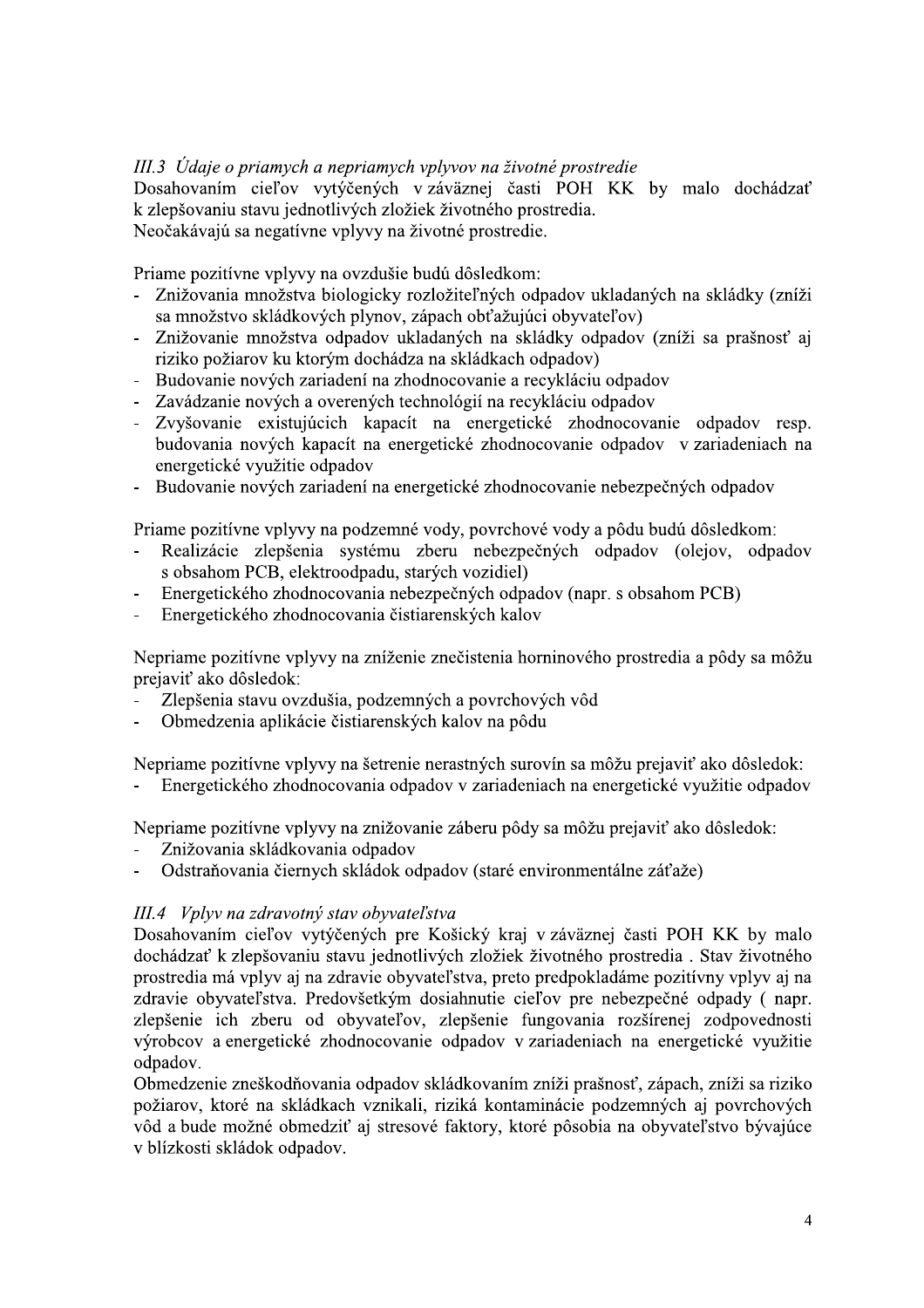### III.5 Vplyv na chránené územia

Nepredpokladá sa nepriaznivý vplyv strategického dokumentu na prírodu a krajinu vrátane chránených území a na režim ich ochrany.

#### III.6 Možné riziká súvisiace s uplatňovaním strategického dokumentu

Nepredpokladajú sa žiadne významné riziká spojené s uplatňovaním strategického dokumentu vo vzťahu k životnému prostrediu.

III.7 Vplyv na životné prostredie presahujúce štátne hranice Nepredpokladajú sa vplyvy na životné prostredie presahujúce štátne hranice.

#### IV. Dotknuté subjekty

 $I\hspace{-1.5pt}V\hspace{-1.5pt}I$ Vymedzenie zainteresovanej verejnosti vrátane jej združení - verejnosť bez konkrétnej špecifikácie

Zoznam dotknutých subjektov:

- Ministerstvo životného prostredia SR
- Slovenská agentúra životného prostredia
- Slovenská inšpekcia životného prostredia  $\mathbb{Z}^{\mathbb{Z}}$
- Košický samosprávny kraj
- Regionálny úrady verejného zdravotníctva Košického kraja
- Okresný úrad Prešov, Odbor starostlivosti o životné prostredie
- Okresný úrad Banská Bystrica, Odbor starostlivosti o životné prostredie
- Okresný úrad Košice, Pozemkový a lesný odbor
- Okresný úrad Košice, Odbor výstavby a bytovej politiky
- Okresný úrad Košice, Odbor cestnej dopravy a pozemných komunikácií
- Okresný úrad Košice, Odbor krízového riadenia
- Krajské riaditeľstvo hasičského a záchranného zboru v Košiciach
- Krajský pamiatkový úrad Košice
- Okresný úrad Košice, odbor starostlivosti o životné prostredie
- Okresný úrad Gelnica, odbor starostlivosti o životné prostredie
- Okresný úrad Košice okolie, odbor starostlivosti o životné prostredie
- Okresný úrad Michalovce, odbor starostlivosti o životné prostredie
- Okresný úrad Rožňava, odbor starostlivosti o životné prostredie
- Okresný úrad Sobrance, odbor starostlivosti o životné prostredie
- Okresný úrad Spišská Nová Ves, odbor starostlivosti o životné prostredie
- Okresný úrad Trebišov, odbor starostlivosti o životné prostredie
- Obce a mestá Košického kraja

#### IV.2 Dotknuté susedné štáty

Nepredpokladá sa, že by týmto strategickým dokumentom mali byť dotknuté susedné štáty.

#### V. Doplňujúce údaje

#### V.1 Mapová a iná grafická dokumentácia